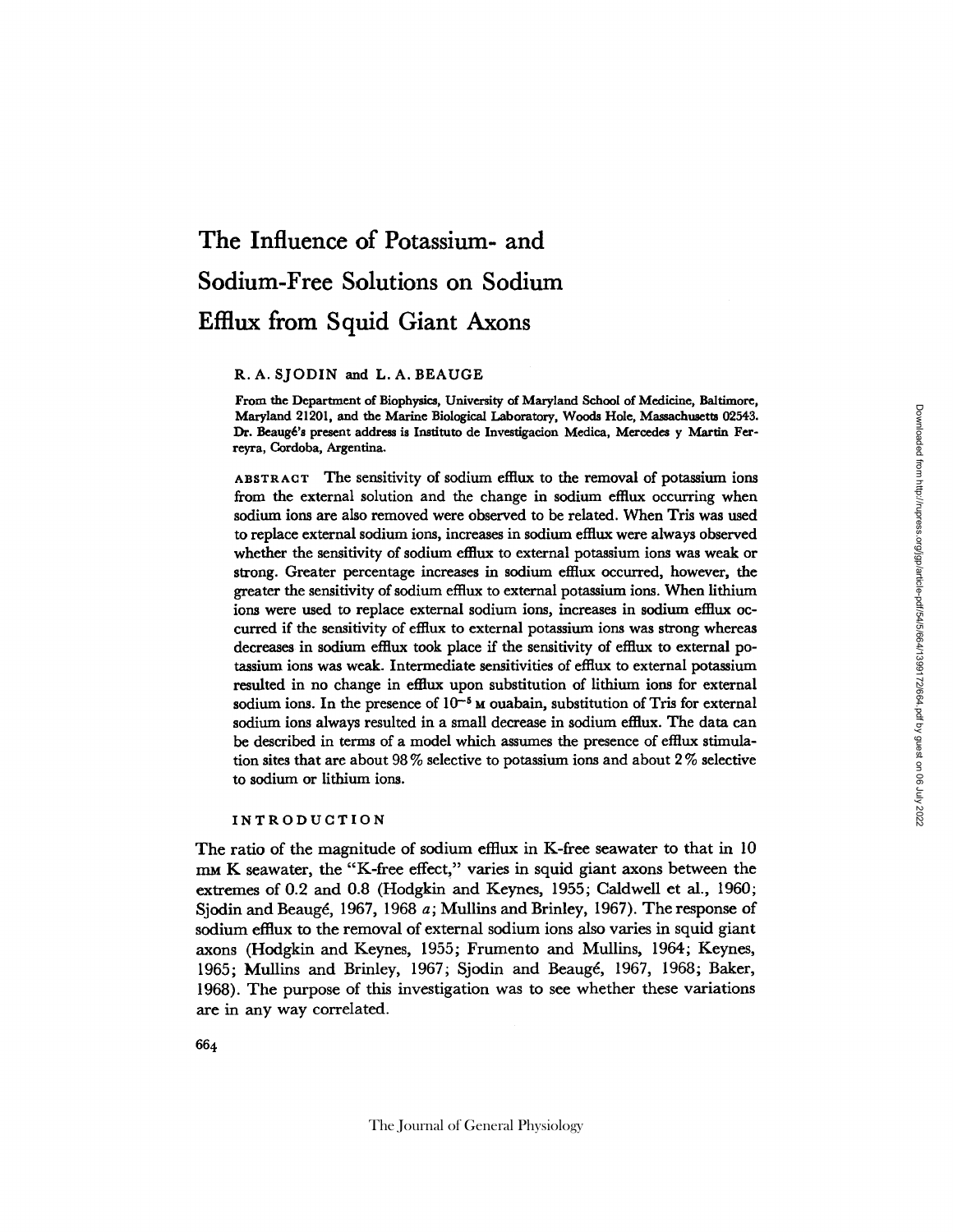#### TABLE I

# THE EFFECTS OF SUBSTITUTING LITHIUM IONS FOR EXTERNAL SODIUM IONS ON THE RATE CONSTANT FOR LOSS OF <sup>24</sup>Na

|                  |                   | Rate constant for <sup>M</sup> Na loss |                           | Ratio                                       |                |
|------------------|-------------------|----------------------------------------|---------------------------|---------------------------------------------|----------------|
| Axon<br>diameter | 10 mxK<br>Na S.W. | K-free<br>Na S.W.                      | K-free<br>Li S.W.         | Change in rate<br>constant from<br>Na to Li | 0 K<br>10 K/Na |
| $\pmb{\mu}$      |                   |                                        | $min^{-1} \times 10^{-3}$ |                                             |                |
| 460              | 5.24              | 3.67                                   | 3.60                      | $-0.07$                                     | 0.70           |
| 500              | 5.40              | 4.00                                   | 2.40                      | $-1.60$                                     | 0.74           |
| 460              | 5.10              | 2.40                                   | 3.22                      | $+0.82$                                     | 0.47           |
| 440              | 4.57              | 3.15                                   | 3.13                      | $-0.02$                                     | 0.69           |
| 410              | 5.55              | 5.00                                   | 4.35                      | $-0.65$                                     | 0.90           |
| 500              | 4.16              | 2.91                                   | 2.91                      | 0.00                                        | 0.70           |
| 510              | 3.98              | 2.79                                   | 1.17                      | $-1.62$                                     | 0.70           |
| 510              | 5.01              | 3.36                                   | 2.97                      | $-0.39$                                     | 0.67           |
| 513              | 3.33              | 2.73                                   | 2.22                      | $-0.51$                                     | 0.82           |
| 510              | 4.14              | 1.57                                   | 2.57                      | $+1.00$                                     | 0.38           |
| 510              | 5.42              | 3.47                                   | 3.40                      | $-0.07$                                     | 0.64           |
| 540              | 5.76              | 2.13                                   | 3.30                      | +1.17                                       | 0.37           |
| 460              | 5.87              | 3.35                                   | 2.68                      | $-0.67$                                     | 0.57           |
| 460              | 5.50              | 3.69                                   | 4.13                      | $+0.44$                                     | 0.67           |
| 410              | 2.19              | 1.07                                   | 1.47                      | $+0.40$                                     | 0.49           |
| 420              | 4.05              | 1.74                                   | 1.93                      | $+0.19$                                     | 0.43           |
| 400              | 3.38              | 1.52                                   | 2.64                      | $+1.12$                                     | 0.45           |
| 400              | 5.03              | 3.17                                   | 3.04                      | $-0.13$                                     | 0.63           |
| 410              | 3.37              | 1.99                                   | 2.13                      | $+0.14$                                     | 0.59           |
| 410              | 2.87              | 2.35                                   | 2.54                      | $+0.19$                                     | 0.82           |
| 460              | 3.23              | 1.91                                   | 2.14                      | $+0.23$                                     | 0.59           |
| 460              | 4.40              | 1.45                                   | 2.07                      | $+0.62$                                     | 0.33           |
| 440              | 2.70              | 1.38                                   | 1.50                      | $+0.12$                                     | 0.51           |

#### METHODS

Giant axons from the squid, *Loligo pealei,* were cleaned of surrounding small nerve fibers and microinjected with <sup>24</sup>Na. The method of microinjection and determination of sodium efflux was the standard method described previously (Hodgkin and Keynes, 1956; Caldwell et al., 1960; Brinley and Mullins, 1965; Sjodin and Beaugé, 1967, 1968). The external perfusion solutions used have been described by Sjodin and Beaugé (1967, 1968 a). The seawater in which Tris was substituted for NaCl contained 70% neutralized Tris base osmotically matched to 423 mm NaCl with a resultant pH of 7.9. The flow of external perfusion medium was controlled at a rate of 1.9 cc per min using a Harvard Apparatus infusion pump (Harvard Apparatus Co., Inc., Dover, Mass.). Experiments were performed at a temperature of 15°C. All axons studied had resting membrane potentials of at least  $-60$  mv. All axons were excitable and gave propagated action potentials throughout the experiments.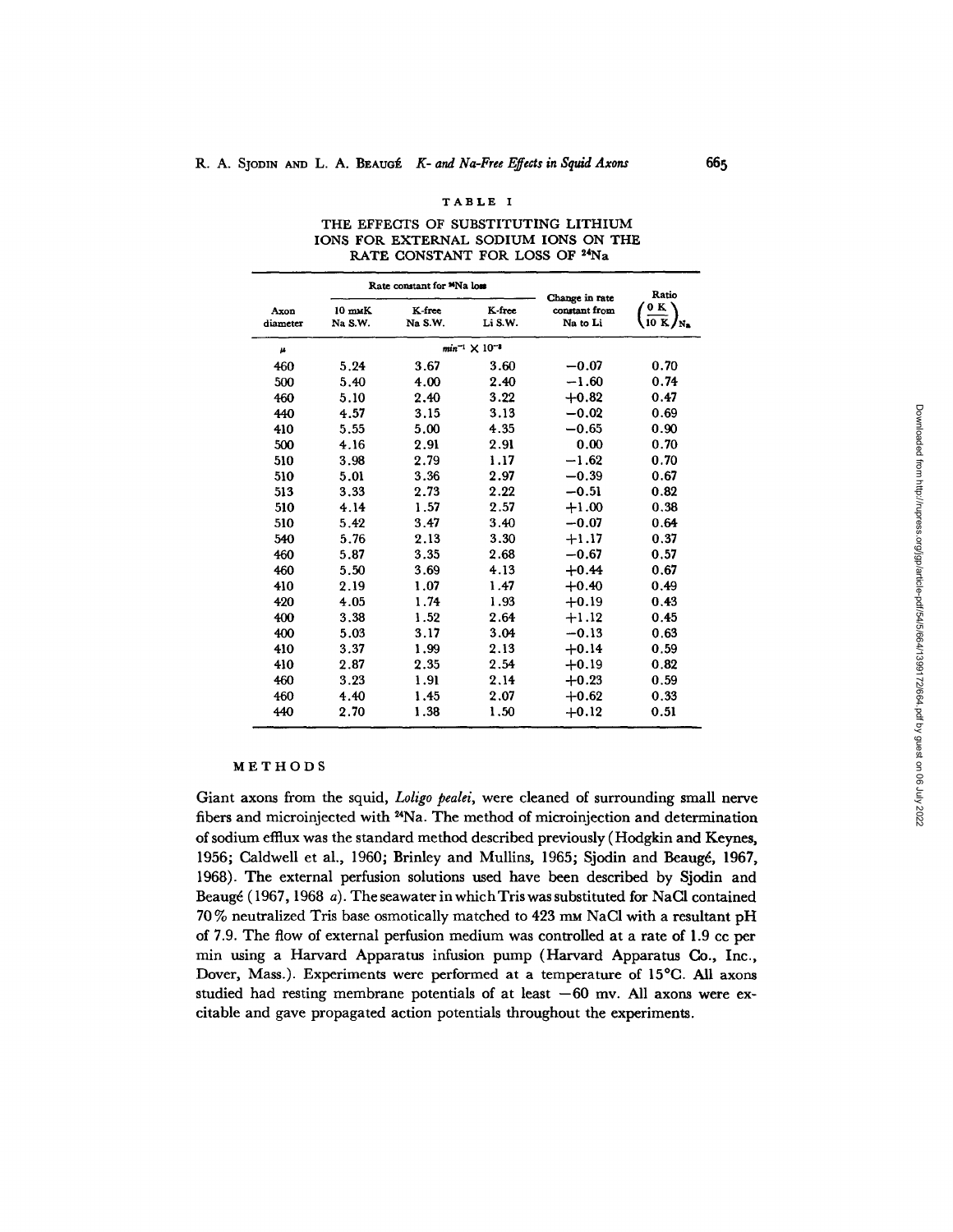| Axon<br>diameter | Rate constant for <sup>94</sup> Na loss |                   |                     |                      |                                             |                                               |  |  |
|------------------|-----------------------------------------|-------------------|---------------------|----------------------|---------------------------------------------|-----------------------------------------------|--|--|
|                  | $10 \text{ mW K}$<br>Na S.W.            | K free<br>Na S.W. | K free<br>Tris S.W. | 10 mm K<br>Tris S.W. | K-free<br>Na S.W.<br>$10^{-5}$ M<br>ouabain | K free<br>Tris S.W.<br>$10^{-5}$ м<br>ouabain |  |  |
| μ                | $min^{-1} \times 10^{-3}$               |                   |                     |                      |                                             |                                               |  |  |
| 410              | 2.87                                    | 2.38              | 4.51                |                      |                                             |                                               |  |  |
| 460              | 3.23                                    | 1.95              | 4.84                |                      |                                             |                                               |  |  |
| 460              | 2.50                                    | 1.91              |                     |                      | 1.69                                        | 0.88                                          |  |  |
| 410              | 2.70                                    | 1.44              | 3.85                |                      | 1.22                                        | 0.83                                          |  |  |
| 490              | 1.81                                    | 1.14              | 2.64                |                      | 1.10                                        | 0.87                                          |  |  |
| 400              | 3.47                                    | 0.65              | 3.21                | 5.05                 |                                             |                                               |  |  |
| 400              | 3.23                                    | 2.47              | 4.84                | 5.86                 |                                             |                                               |  |  |
| 440              | 2.93                                    | 1.45              |                     |                      | 1.40                                        | 1.09                                          |  |  |
| Mean             | 2.84                                    | 1.67              | 3.98                | 5.46                 | 1.35                                        | 0.92                                          |  |  |

#### TABLE II THE EFFECTS OF SUBSTITUTING TRIS FOR EXTERNAL SODIUM IONS ON THE RATE CONSTANT FOR LOSS OF 24Na

#### RESULTS

The effect of removing K ions from normal seawater was compared with the effect of removing Na ions under K-free conditions for each axon studied. The rate constants for loss of <sup>24</sup>Na measured in each solution using lithium and Tris as sodium substitutes are presented in Tables I and II. In the cases in which Tris was used as a sodium substitute, the influence of  $10^{-5}$  M ouabain on the results was also determined. A typical experiment is illustrated in Fig. 1.

The results presented in Table I indicate that both increases and decreases in sodium efflux were observed when lithium ions were used to replace sodium ions. Furthermore, the data show that all decreases in sodium efflux occurred in axons in which the K-free effect was less than a  $50\%$  reduction in efflux. All increases in efflux with an increment in rate constant of  $+1.00 \times 10^{-3}$  $\min^{-1}$  or greater, on the other hand, occurred in axons showing a K-free reduction of  $55\%$  or greater. All decreases in efflux having a decrement in rate constant of  $-1.00 \times 10^{-8}$  min<sup>-1</sup> or greater occurred in axons showing a K-free reduction of  $30\%$  or less. The Na-free effect in lithium seawater appears to be correlated with the potassium scnsitivity of sodium efflux.

The data obtained using Tris as a sodium replacement indicate that only increases in sodium efflux occur in the Na-free medium over a wide range in the potassium sensitivity of sodium efflux. The absolute values of the increments in rate constant observed are rather uniform. The percentage increases in efflux, however, vary and are larger for the cases in which the percentage reductions in effiux occurring in the K-free effect are larger.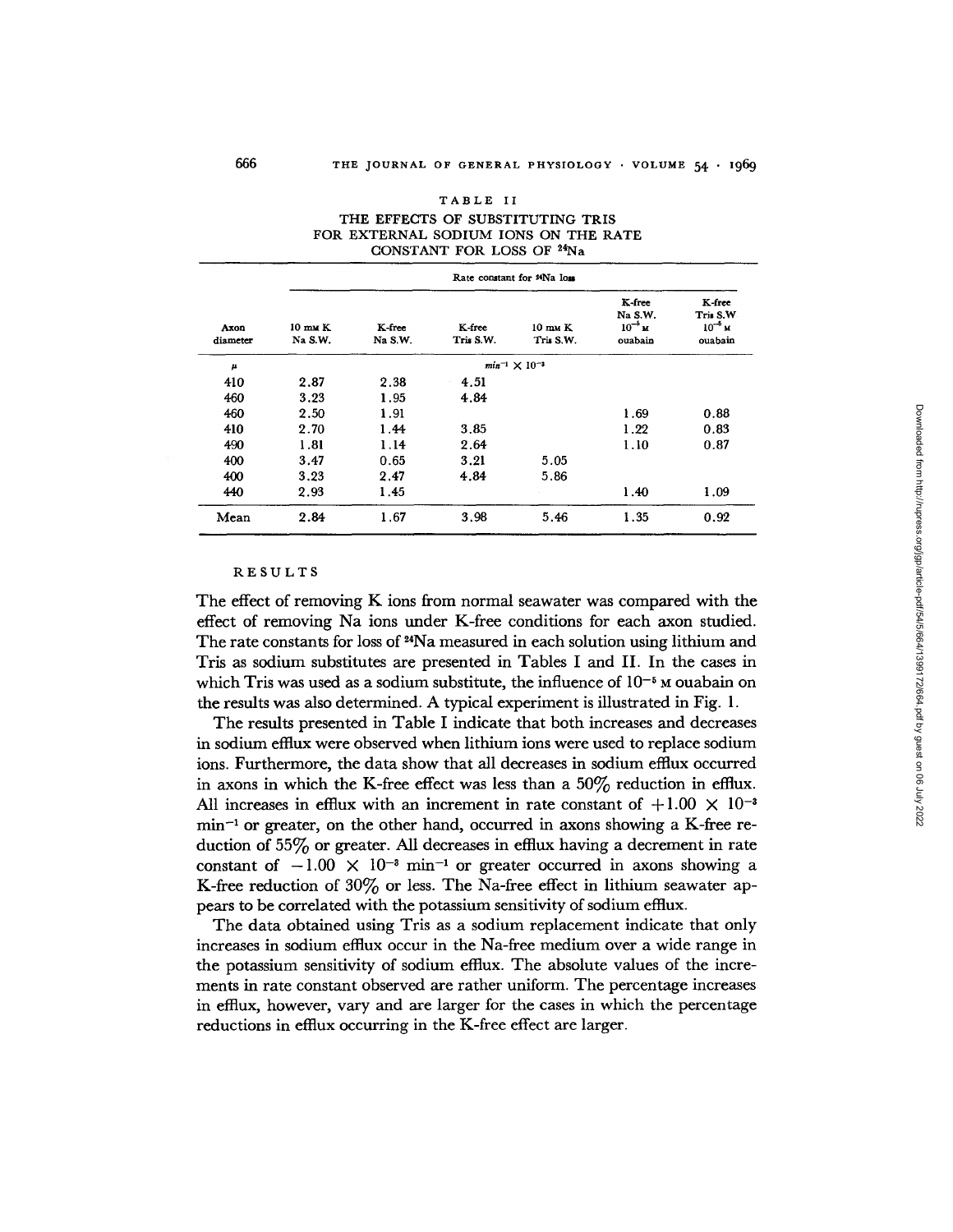

FIGURE 1. The results of a typical experiment in which Tris was substituted for external sodium ions are illustrated. The rate constant for <sup>24</sup>Na loss is plotted vs. time in each experimental solution: (a) 10 mm K, Na S.W.; (b) 0 K, Na S.W.; (c) 0 K, Tris S.W.; (d) 0 K, Na S.W.; (e) 0 K, Na S.W. +  $10^{-5}$  M ouabain; (f) 0 K, Tris S.W. +  $10^{-5}$  M ouabain; (g) 0 K, Na S.W. +  $10^{-5}$  M ouabain.

The rate constant for loss of  $24\text{Na}$  to normal 10 mm K seawater is subject to normal variation. The Tris substitution experiments were performed on axons from a single batch of squid. The average rate constant is close to 3 units while the average for 23 axons in the lithium experiments is close to 4 units. It is of interest to normalize the data by plotting fractional changes in rate constant. In Fig. 2, the Na-free effect is plotted vs. the K-free effect for both sets of data. The linear relation shown by the least squares fit to the lithium data has a correlation coefficient of  $-0.8$ .

# **DISCUSSION**

The main feature of the results obtained is the relative variability of the magnitude of sodium effiux in K-free, sodium seawater compared with the relative constancy of sodium efflux observed in the other solutions. When sodium efflux is expressed on a fractional basis, these facts are sufficient to account for the form of the curves in Fig. 2.

The variation in the potassium sensitivity of sodium efflux could arise in various ways. It seems likely that, in K-free media, potassium ions leak into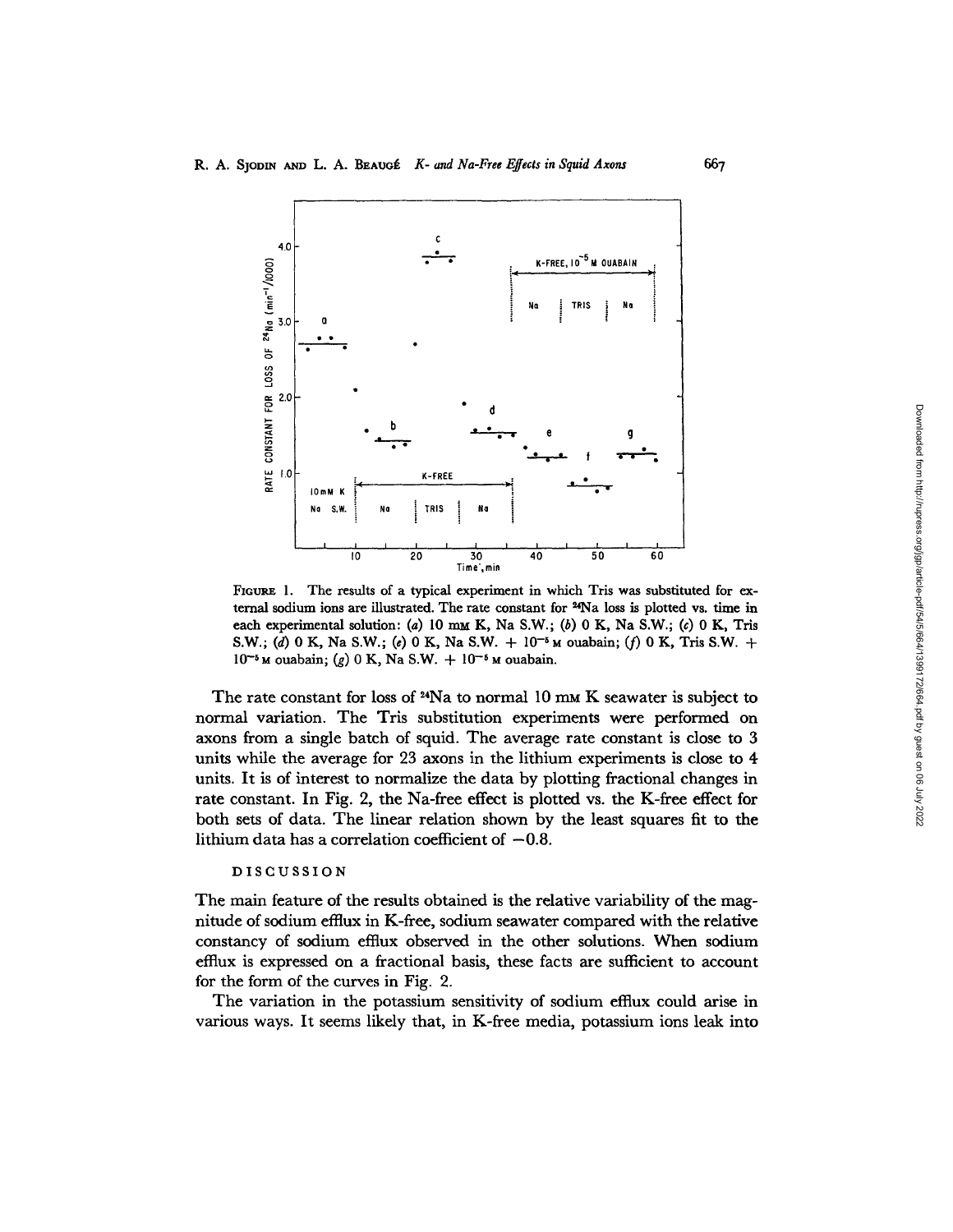

FIGURE 2. The Na-free effect is plotted vs. the K-free effect for each axon studied. The solid line through the points determined in lithium seawater is a least squares linear fit to the data having a correlation coefficient of  $-0.8$  ( $y = 2.02 - 1.53$  x). The solid line through the upper set of points obtained in Tris-substituted seawater represents a least squares fit to a second-order polynomial, the equation for which is:  $y = 3.01 x<sup>2</sup> - 4.44 x$ . The broken line through the upper set of points is a plot of the equation  $xy = 1.4$ . The broken line through the lower set of points is a plot of the equation  $xy = 0.62$ . The latter two hyperbolic relations are discussed in the Appendix.  $\odot$ and  $\blacktriangleright$  are points obtained for the same axon. Also,  $\blacksquare$  denotes points obtained for the same axon.

the mesaxon and Schwann cell spaces from the interior of the axon (Baker et al., 1969 b) causing some  $K<sup>+</sup>$  to accumulate in these regions. If the effective external potassium ion concentration contributed by this source varied much from axon to axon, variable K-free effects would, of course, be expected. Though this mechanism cannot be definitely ruled out, final analytical values for axoplasmic potassium contents obtained by flame photometry did not indicate large differences in the rate of K leakage from the cells. Another possible reason for the variable K-free effects may lie in variations in the metabolic states of the axons which are undetectable by the methods applied.

An attractive hypothesis is that the observed results are due to variations in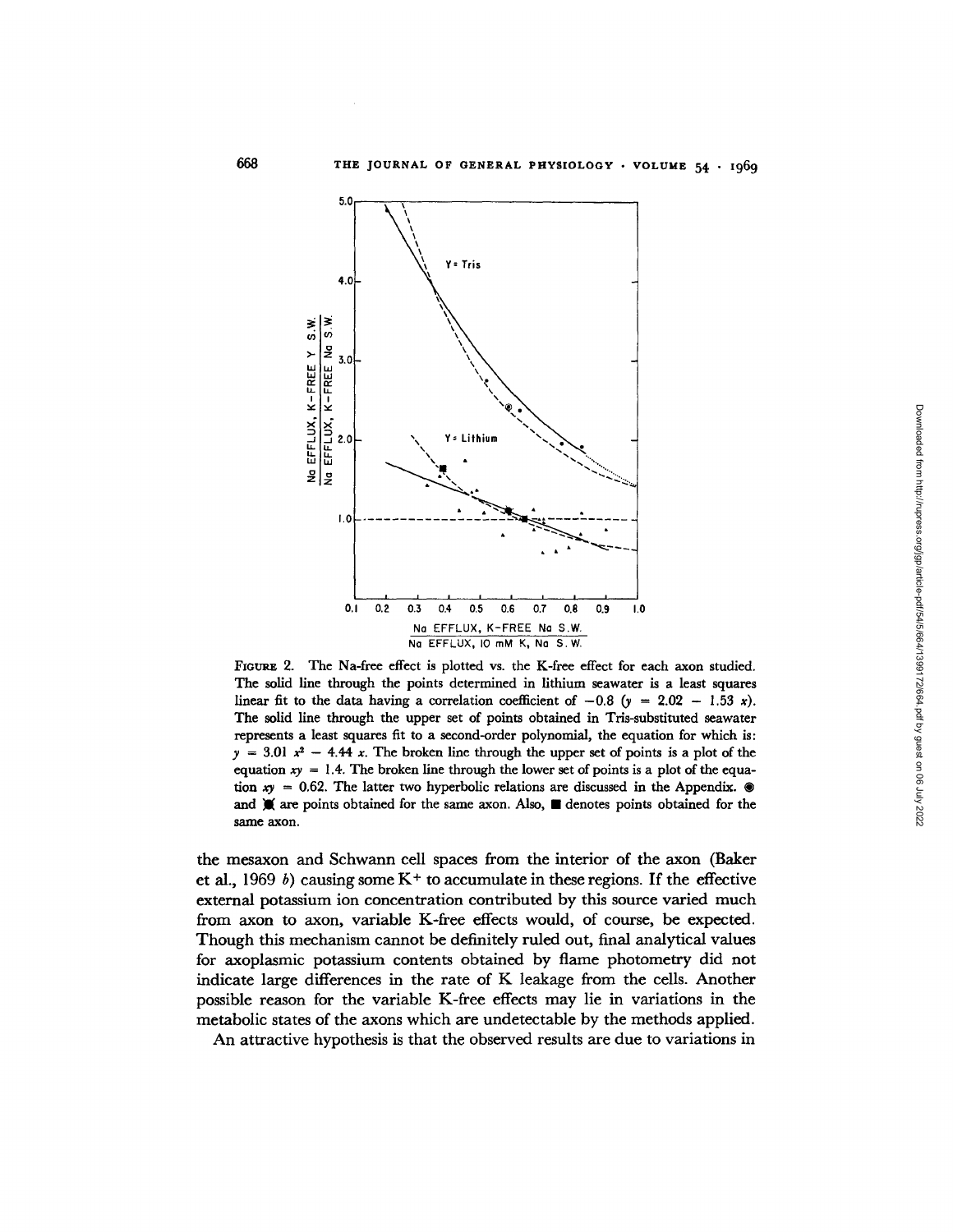the affinity of membrane sites for sodium ions. It is well-known that external sodium ions exert an inhibitory action at the membrane sites where K<sup>+</sup> stimulates outward sodium transport (Baker and Connelly, 1966; Baker, 1968). If the degree of inhibition varied due to a variation in the affinity of the sites for sodium ions, some of the observed results would be expected. The analysis to follow is made in order to determine within what range the affinity for sodium ions would have to vary to account for the observed variability.

The inhibitory action of external sodium ions on sodium effiux may be visualized in terms of a model in which sodium and potassium ions compete for occupancy of sites at the outer membrane surface. It is supposed that stimulation of sodium transport normally occurs when potassium ions occupy the sites. A mathematical basis for such a model is considered in the Appendix. Under normal conditions, it is supposed that relatively little stimulation of sodium efflux occurs when the sites are occupied by sodium ions and that the sensitivity of sodium efflux to external potassium ions is high. Even though the affinity of the sites for potassium ions is apparently about 35 times greater than that for sodium ions, a considerable increase in sodium efflux upon removal of external sodium ions is predicted by the model because the concentration of external sodium ions is about 40 times greater than that of external potassium ions. If, because of normal variation or other factors, the relative affinity of the sites for sodium ions is higher than stated, the sensitivity of sodium efflux to external potassium ions declines. The differences between results obtained with Tris and with lithium substitution are attributed to finite affinity of the sites for lithium ions while a negligible affinity for Tris ions is assumed. The direction of the change in sodium efflux occurring when lithium ions are substituted for external sodium ions depends on whether the action of lithium ions at the sites is more or less K+-like than the action of sodium ions. A low sensitivity of sodium efflux to the presence of external potassium ions could come about as a consequence of an elevated affinity of the sites for sodium ions and an increased stimulating effect of sodium ions when occupying the sites. In this case, the model under consideration yields a higher affinity for sodium ions than for lithium ions and predicts a decrease in sodium efflux when lithium ions are substituted for external sodium ions, as observed.

When  $10<sup>-5</sup>$  M ouabain was present in the bathing medium, substitution of Tris for external sodium ions always resulted in a decrease in sodium emux. In absolute magnitude, this decrease in efflux was much less than the increase in efflux observed under the same conditions in the absence of ouabain. If one regards the action of ouabain as one of abolishing the operation of a  $K<sup>+</sup>$ -(and  $Na<sup>+</sup>$ ) stimulated exchange pump, one might then regard the decrease in sodium efflux occurring in Tris-substituted seawater in the presence of ouabain as an "exchange-diffusion" effect of the type observed in skeletal muscle cells (Keynes and Swan, 1959; Sjodin and Beaugé, 1968 b; Beaugé and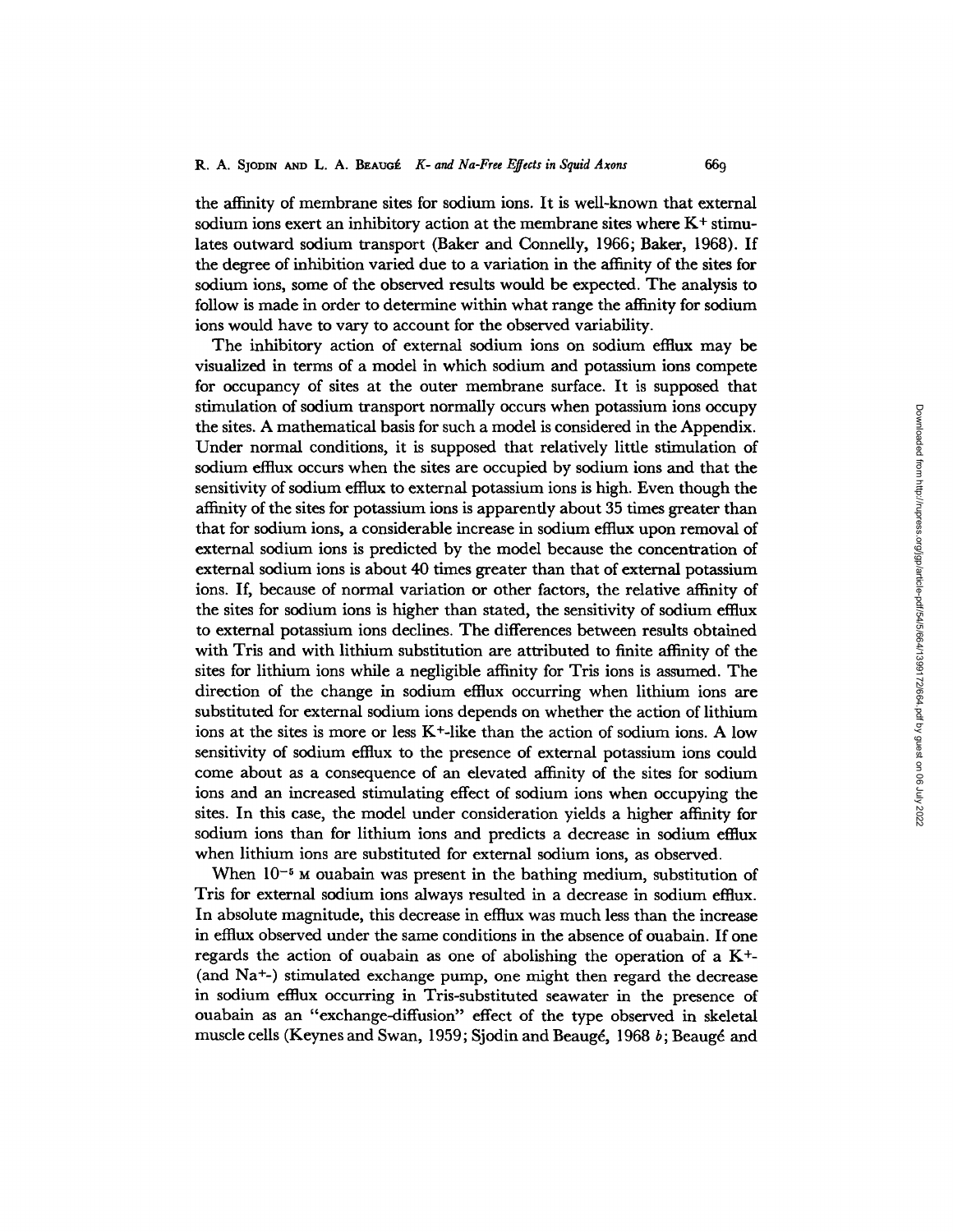Sjodin, 1968; Keynes and Steinhardt, 1968). The effect on sodium effiux of replacing external sodium ions with lithium ions in the presence of ouabain was not studied. Baker (1968), however, has observed "ouabain-insensitive" increases in sodium effiux under these conditions. The ouabain-insensitive sodium efflux that occurs in lithium seawater requires the presence of external calcium ions and is accompanied by an increased calcium influx (Baker et al., 1969 a). Part of the increased sodium efflux occurring in lithium seawater may, therefore, be due to a  $\text{Na}^{+}$ : Ca<sup>++</sup> interchange. Quantitatively, however, the amount of calcium influx becomes appreciable only at elevated internal sodium ion concentrations ([Na]<sub>i</sub> > 100 mm). At the internal sodium ion concentrations determined by flame analysis of axoplasm samples in this work (average [Na] $_{\rm i}$  = 75 mm), the magnitude of calcium influx in lithium seawater would be much smaller than the magnitude of sodium effiux. Much of the lithium-induced sodium efltux observed in the present cases of high potassium sensitivity must be due to another type of interchange, possibly a  $Na^{\dagger}$ : Li<sup> $\dagger$ </sup> exchange. This type of interchange could give rise to either increases or decreases in sodium efflux in lithium seawater depending upon the relative rates of  $Na^+$ :  $Na^+$  and  $Na^+$ : Li<sup>+</sup> exchange.

There appears to be some resemblance between the present results and those obtained by Beaugé and Sjodin (1968) on sodium-enriched muscle cells. Here a large glycoside-sensitive component of sodium effiux was revealed and a small component due to glycoside-insensitive exchange diffusion. Another similarity is that, in the absence of glycosides, sodium-enriched muscle cells show an increase in sodium effiux when external sodium ions are replaced with lithium ions. Squid giant axons with a high sensitivity of sodium effiux to external potassium ions thus tend to resemble sodium-enriched muscle cells in these respects. On the other hand, squid giant axons with a rather low sensitivity of sodium efflux to external potassium ions tend to resemble muscle cells with a low internal sodium concentration (Sjodin and Beaugé, 1968 b). In this ease replacing external sodium ions with lithium ions brings about a decline in sodium effiux. Also, squid giant axons with a low potassium sensitivity of sodium efflux show similarities to red blood cells (Garrahan and Glynn, 1967). Cardiac glycosides inhibited sodium efflux from red cells much more than removal of external potassium as observed by Sjodin and Beaugé (1969) in squid giant axons with a reduced sensitivity of sodium efflux to external potassium ions. Relevant to this discussion is the fact that De Weer<sup>1</sup> has been able to reduce the sensitivity of sodium effiux to external potassium ions in squid giant axons by decreasing the internal [ATP] to [ADP] ratio. Also, Caldwell and Schirmer (1965) have presented evidence that the potassium sensitivity of sodium effiux from squid giant axons is related to the free energy available to the sodium pump from ATP splitting. A carrier model with

1 De Weer, P. 1969. Unpublished thesis results.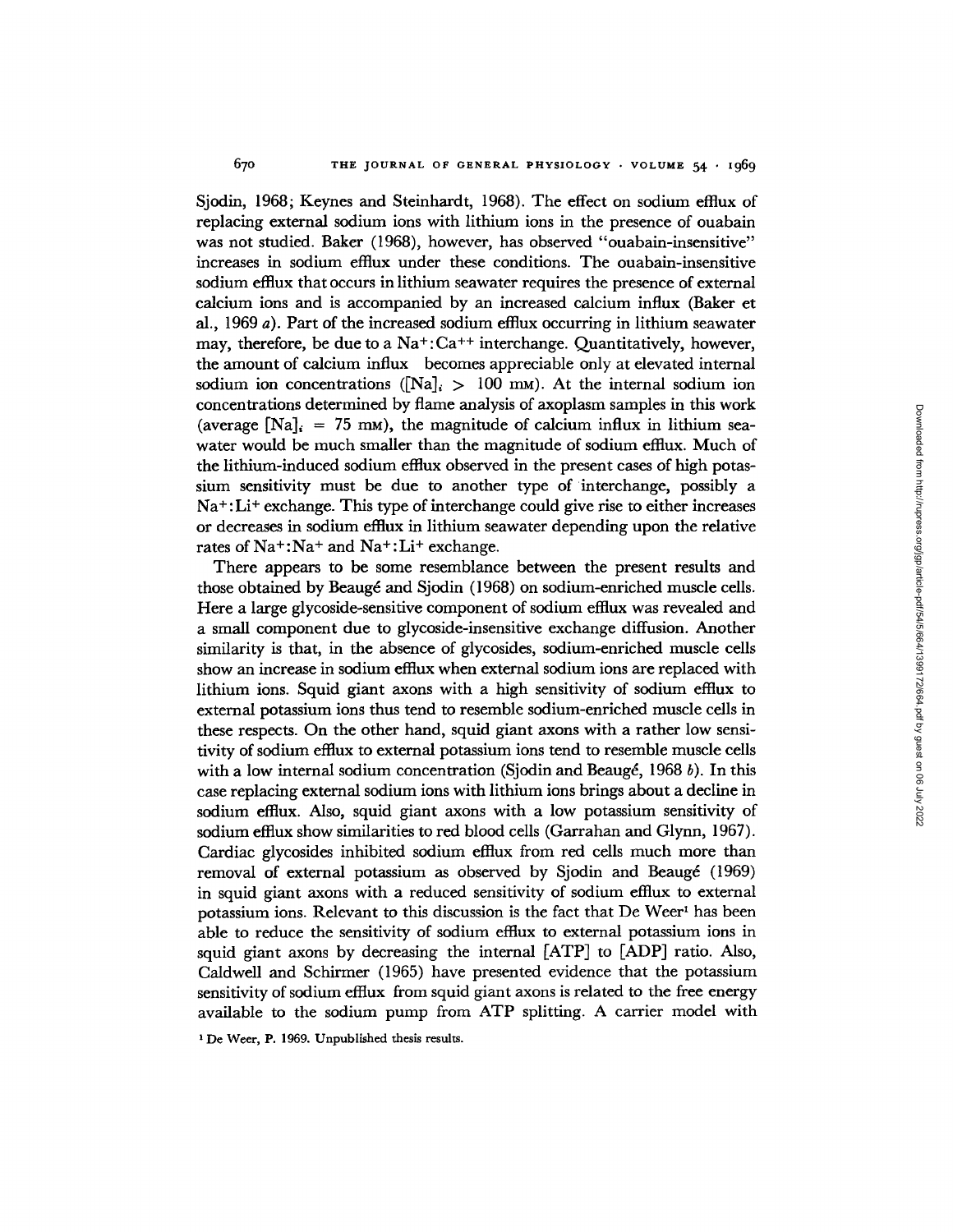varying ionic affinities is not inconsistent with such findings as the membrane carrier sites may alter ionic affinities in accordance with the free energy supply.

Even though some similarities exist among the mechanisms transporting sodium ions in the various tissues mentioned, many significant differences remain as yet unexplained. Also, it is clear that a wide spectrum of modes exists in squid giant axons in which a sodium-potassium-coupled exchange pump may operate. The coupling may apparently vary from about three sodium ions transported outwardly per one potassium ion transported inwardly (Sjodin and Beaugé, 1968 a; Mullins and Brinley, 1969) to the situation described in this work where, in K-free Tris seawater, about 30 pmole/cm<sup>2</sup> sec of ouabain-inhibitable sodium effiux occurs when inward potassium transport must be very much reduced.

# APPENDIX

#### *Theoretical Considerations*

The following assumptions are made. It should be stated that they are reasonable, based on experimental facts, and arbitrary. The aim is a first-order approximation rather than a complete description. It should also be stated that, in applying the model to the results, a separate experiment is used to evaluate each affinity and rate term.

- 1. A set of sites exists at the outer cell membrane surface that controls the efflux of sodium ions.
- 2. In the present study, the only cations capable of occupying the sites are  $K^+$ , Na<sup>+</sup>, and Li<sup>+</sup>. The sites have zero affinity for Tris<sup>+</sup>.
- 3. Outward transport of sodium ions is stimulated and occurs at different rates when different cations occupy the sites.
- 4. The sites have discrete affinities for the three cations mentioned. All sites are assumed to have the same affinity for a particular cation. If a distribution of affinities should exist or a small fraction of the sites should have a much different affinity than the rest, an average uniform affinity is still assigned to all the sites.
- 5. Cooperative effects are regarded as second-order and are ignored as there is no way that they can be assessed from the present data.

The following general equation for sodium efflux, under these conditions, can readily be derived from a previous treatment in which ionic flux was assumed to be proportional to the fraction of sites occupied by a particular cation (Sjodin, 1961).

$$
m_{\text{Na}} = \frac{k_{\text{K}}A_{\text{K}}([K]_{o} + \alpha) + k_{\text{Na}}A_{\text{Na}}[\text{Na}]_{o}}{A_{\text{K}}([\text{K}]_{o} + \alpha) + A_{\text{Na}}[\text{Na}]_{o} + 1}
$$
(1)

Sodium efflux is denoted by  $m_{\text{Na}}$ , site affinities by A, and external concentrations by bracketed quantities. The quantity  $k_{\mathbf{K}}$  represents the magnitude of sodium efflux when all the sites are occupied by potassium ions. This is taken to be the maximum rate of sodium transport and is arbitrarily scaled to unity so that  $k_{\rm K} = 1$ . The quantity  $k_{\text{Na}}$  then represents, on the same scale, the rate at which sodium transport would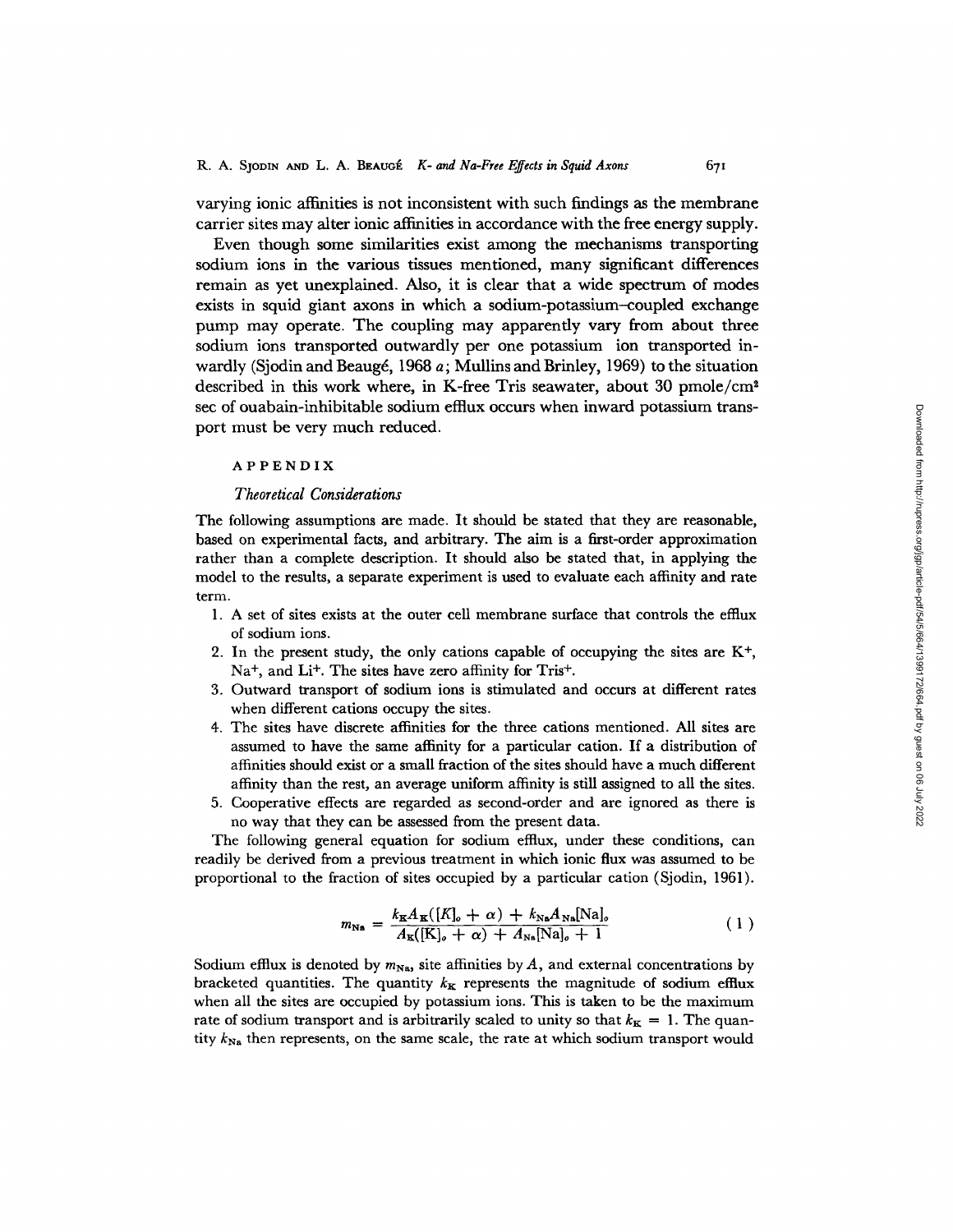| $m_{\text{Na}}$ (0 K, Na S.W.)  | Affinities  |                                  |              | Relative rates |              |              |
|---------------------------------|-------------|----------------------------------|--------------|----------------|--------------|--------------|
| $m_{\text{Na}}$ (10 K, Na S.W.) | $A_{\rm K}$ | $A_{Na}$                         | $A_{\rm Li}$ | $k_{\rm K}$    | $k_{\rm Na}$ | $k_{\rm Li}$ |
|                                 |             | $\left(\frac{mM}{l}\right)^{-1}$ |              |                |              |              |
|                                 |             |                                  |              |                |              |              |
| 0.30                            | 5.7         | 0.16                             | 0.27         | 1.00           | 0.11         | 0.28         |
| 0.50                            | 5.7         | 0.22                             | 0.33         | 1.00           | 0.24         | 0.32         |
| 0.80                            | 5.7         | 0.60                             | 0.33         | 1.00           | 0.42         | 0.32         |

TABLE III RELATIVE AFFINITIES AND RATES PREDICTED BY MODEL

occur if all the sites were occupied by sodium ions. In the absence of the quantity  $\alpha$  in the equation, zero sodium efflux would be predicted in K-free Tris seawater. The stimulation of sodium efflux occurring in a  $K<sup>+</sup>$ - and Na<sup>+</sup>-free medium is likely to be due to potassium ions leaking out of the cell and accumulating in a region just outside the membrane. The quantity  $\alpha$  represents the effective potassium concentration produced by this means. There is no method to accurately determine this quantity but certainly it must be less than  $1.0$  mm. It is arbitrarily taken to be  $0.5$  mm.

Values of the other parameters that fit the data were obtained as follows. The experimentally measured value for sodium efflux occurring in  $10 \text{ mM } K$ , Tris seawater was taken to be maximal sodium effiux and was scaled to equal 1. All other values for  $m_{\text{Na}}$  were obtained by scaling appropriate measured values of efflux. The average value of sodium efflux occurring in K-free Tris seawater was used to solve equation (1) for  $A_{\kappa}$ . This quantity was assumed to remain constant in all additional calculations. In each experiment equation  $(1)$  gives one equation for the 10 mm K, Na seawater efflux and one equation for the efflux occurring in K-free, Na seawater. The resulting two equations can then be solved simultaneously for  $A_{N_a}$  and  $k_{N_a}$ . For each level of potassium sensitivity, a set of parameters consistent with the data can thus be obtained. The same procedure can be applied to the data obtained in lithium-substituted seawater with the additional fact that sodium efflux in  $10 \text{ mm K}$ , Li seawater does not differ from sodium efflux in 10 mm K, Na seawater (Sjodin and Beaugé, 1967, 1968 a). Parameters calculated from data for three values of potassium sensitivity are presented in Table III.

If equation (1) is plotted as a function of  $[K]_o$  using constants holding for high potassium sensitivity, curves are obtained which give a satisfactory fit to data reported by Baker (1968) for the cases in which external Na is both present and absent. By postulating a similar transport activation mechanism involving two binding sites, Baker et al. (1969 b) obtained a potassium affinity of 4.0, expressed in the units of Table III. It was necessary to postulate that two sites must be occupied by potassium ions for activation to occur because of a slightly sigmoid character of the K-activation curve in the presence of high concentrations of sodium ions. In the present treatment, this region is approximated with simple rectangular hyperbolae. The results of Baker and Connelly (1966) on crab nerve and of Rang and Ritchie (1968) on mammalian nonmyelinated nerve do not appear to deviate from simple hyperbolic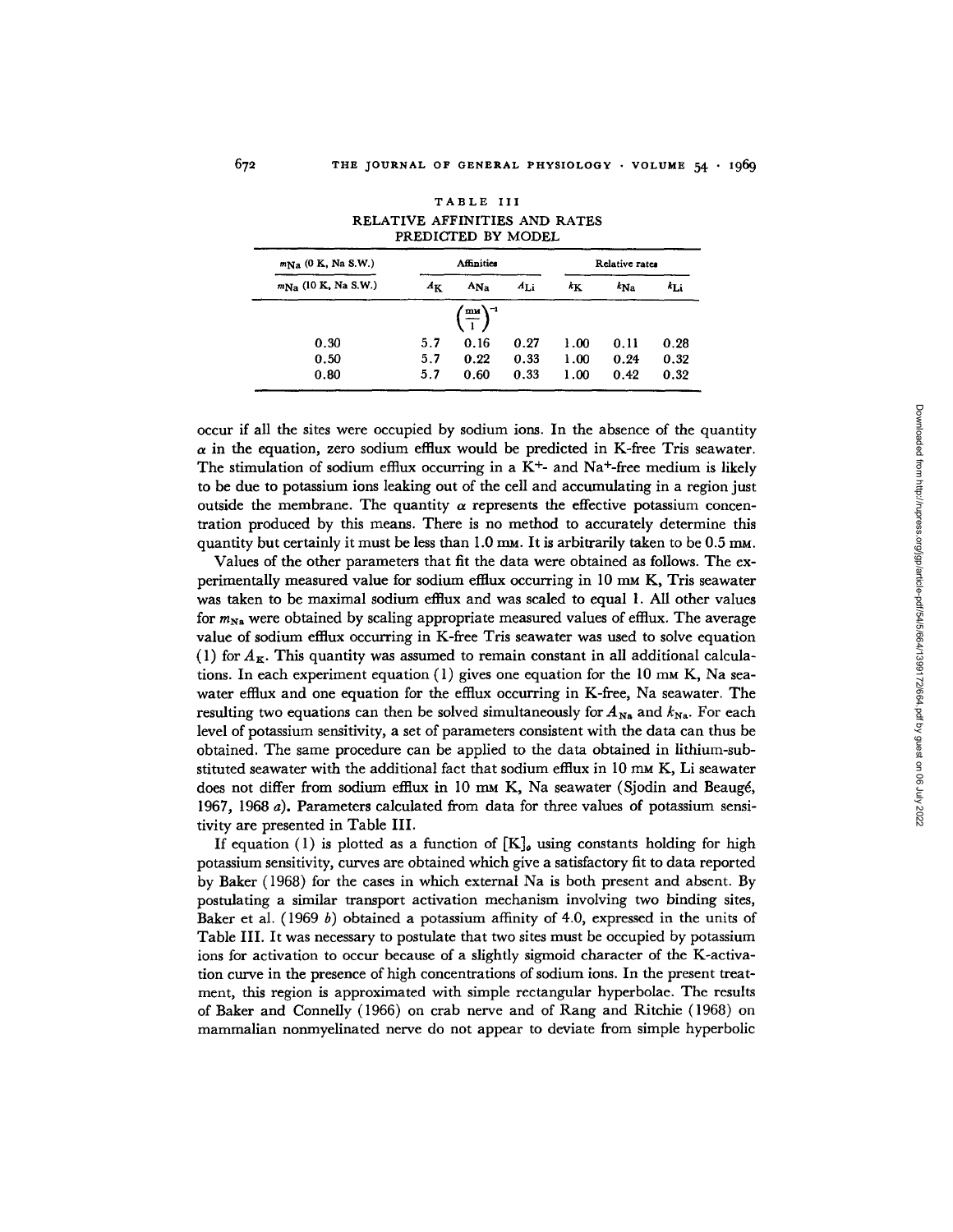relationships. In frog muscle, the K-activation curve is sigmoid in the presence of external sodium ions (Sjodin and Beaugé, 1968 b). However, in the absence of external sodium ions, the K-activation curve in frog muscle is nonsigmoidal.<sup>2</sup> It thus seems possible that a sigmoidal curve is a result of a degree of interaction between potassium and sodium ions in some cases rather than a consequence of two or more binding sites.

There is nothing particularly fundamental about the detailed shapes of the curves in Fig. 2. They are merely a consequence of adopting a very convenient way to plot the data and demonstrate correlation. Nevertheless, the mathematical form of the curves can be predicted. Let the K-free effect given by the coordinates of the abscissa in Fig. 2 be designated x and the Na-free effect plotted as ordinate be designated  $\gamma$ . The product  $xy$  is found to be the ratio of sodium efflux in K-free Tris seawater to that in 10 mm K normal Na seawater. This ratio was observed experimentally to be rather constant (Table II) and to have an average value of 1.38. The relation  $xy =$ 1.38 is a hyperbola and the upper broken line in Fig. 2 is a plot of this equation. A similar procedure can be applied to the lithium substitution data to obtain the relation  $xy = 0.62$  which is plotted as the lower broken line in Fig. 2.

This work was supported by a grant from the National Institute of Neurological Diseases and Stroke, United States Public Health Service (NB-07626).

*Received Jor publication 7 March 1969.* 

#### REFERENCES

- BAKER, P. F. 1968. Recent experiments on the properties of the Na efflux from squid axons. *J. Gen. Physiol.* 51(5, Pt. 2): 172 s.
- BAKER, P. F., M. P. BLAUSTEIN, A. L. HODGKIN, and R. A. STEINHARDT. 1969 a. The influence of calcium on sodium efflux in squid *axons. J. Physiol. (London).* 200:431.
- BAKER, P. F., M. P. BLAUSTEIN, R. D. KEYNES, J. MANIL, T. I. SHAW, and R. A. STEINHARDT. 1969 b. The ouabain-sensitive fluxes of sodium and potassium in squid giant axons.  $J$ . *Physiol. (London).* 200:459.
- BAKER, P. F., and C. M. CONNELLY. 1966. Some properties of the external activation site of the sodium pump in crab nerve. *J. Physiol. (London).* 185:270.
- BEAUGÉ, L. A., and R. A. SJODIN. 1968. The dual effect of lithium ions on sodium efflux in skeletal muscle. *J. Gen. Physiol.* 52:408.
- BRINLEY, F. J., JR., and L. J. MULLINS. 1965. Ion fluxes and transference numbers in squid axons. *J. Neurophysiol.* 28:526.
- CALDWELL, P. C., A. L. HODGKIN, R. D. KEYNES, and T. I. SHAW. 1960. The effects of injecting "energy rich" phosphate compounds on the active transport of ions in the giant axons of *Loligo. J. Physiol. (London).* 152:561.
- CALDWELL, P. C., and H. SCHIRMER. 1965. The free energy available to the sodium pump of squid giant axons and changes in the sodium efflux on removal of the extracellular potassium. *J. Physiol. (London).* 151:25P.
- FRUMENTO, A. S., and L. J. MULLINS. 1964. Potassium-free effect in squid axons. Nature. *(London).* 204:1312.
- GARRAHAN, P. J., and I. M. GLYNN. 1967. The behaviour of the sodium pump in red cells in the absence of external potassium. *J. Physiol. (London).* 192:159.
- HODGKIN, A. L., and R. D. KEYNES. 1955. Active transport of cations in giant axons from *Sepia* and *Loligo. J. Physiol. (London).* 128:28.

2 Sjodin, R. A. 1969. Unpublished observations.